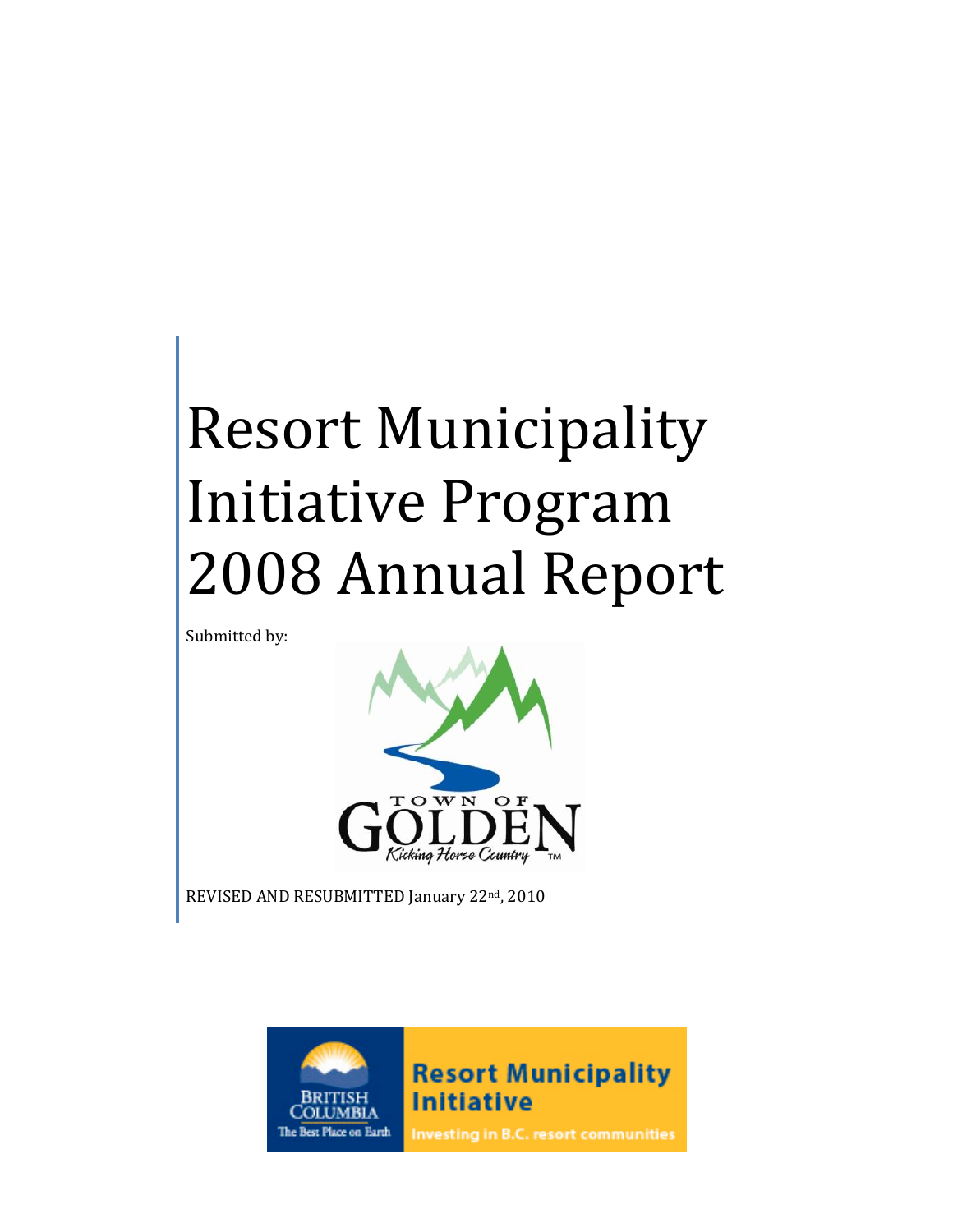#### 1. Annual Report for 2008

#### (a) Revenue and Expenditure Statement

### TOWN OF GOLDEN

#### RESORT MUNICIPALITY INITIATIVE PROGRAM

#### RESORT AMENITIES FUND STATEMENT OF FINANCIAL ACTIVITIES

For the year ended December 31, 2008

|                                       | <u>Budget \$</u> | <u>Actual \$</u> |
|---------------------------------------|------------------|------------------|
| Balance at beginning of the year      | \$55,000.00      | \$781,315.07     |
| Prior Year Adjustment                 |                  | \$501.17         |
| Adjusted Balance at beginning of year | \$55,000.00      | \$781,816.24     |
| Revenues:                             |                  |                  |
| <b>Tax Transfer</b>                   | \$487,500.00     | \$682,514.51     |
| Investment Income                     | $\mathbf 0$      | \$37,637.23      |
| <b>Total Revenue</b>                  | \$487,500.00     | \$1,501,967.98   |
|                                       |                  |                  |
| <b>Expenditures:</b>                  |                  |                  |
| Capital Expenditures                  | \$670,000.00     | \$267,444.29     |
| Operations                            | 0.00             | 0.00             |
| <b>Total Expenditures</b>             | \$670,000.00     | \$267,444.29     |
| Balance at the end of the year        | \$(182,000.00)   | \$1,234,523.69   |

**2** Town of Golden – Box 350, Golden, BC V0A 1H0 Contacts: Phil Taylor, CAO; Jon Wilsgard, Manager of Corporate Administration P: 250.344.2271 E[: cao@town.golden.bc.ca](mailto:cao@town.golden.bc.ca) O[R clerk@town.golden.bc.ca](mailto:clerk@town.golden.bc.ca)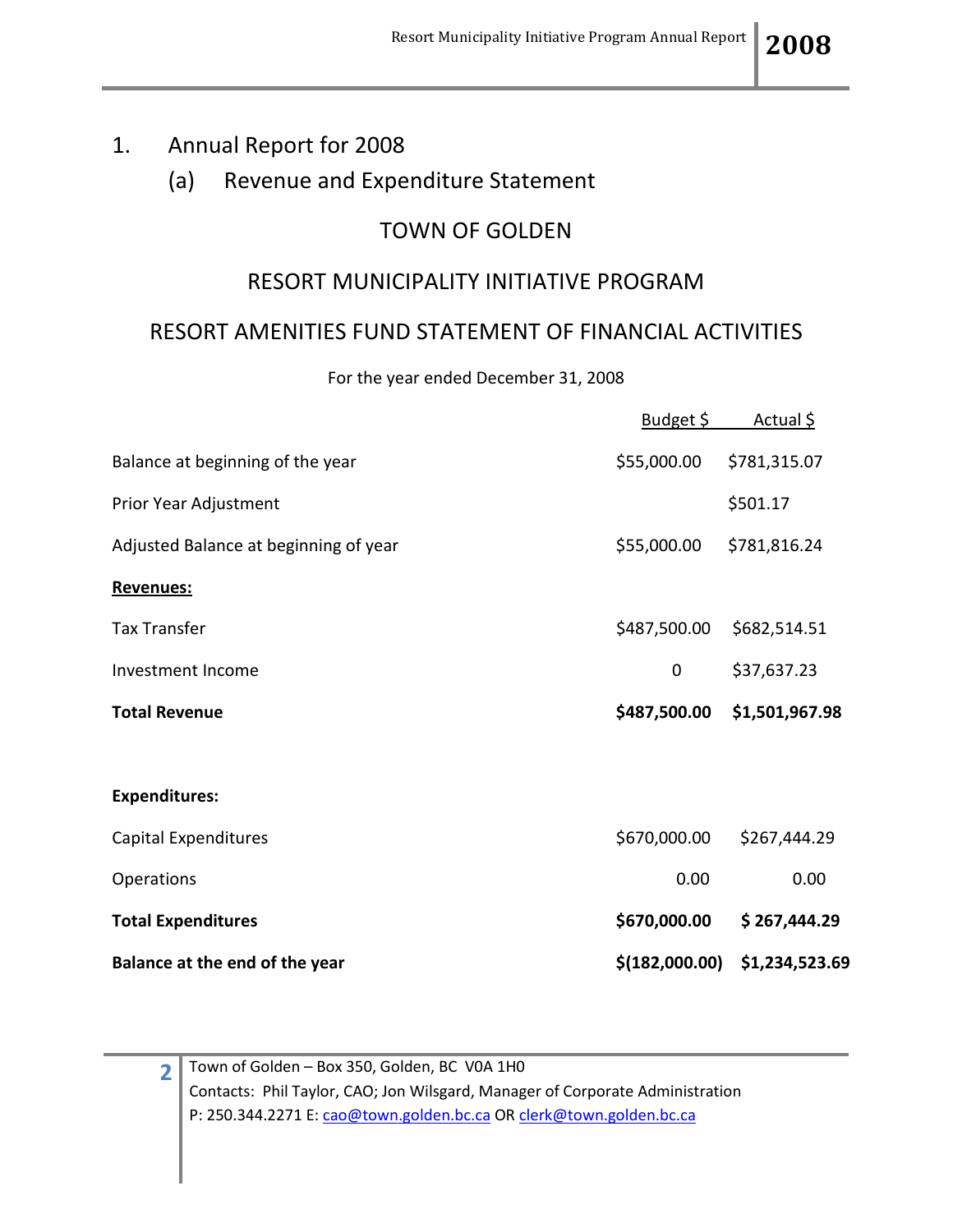# (b) Notes on Activities During 2008

2008 was a year of capital planning and contract development, with some projects getting off the ground by the fall.

Initiatives of note were:

- Beginning construction of the Whitewater Amenity Hub;
- Planning our Community Square for tendering, including receipt of further funding from the Spirit Square Program to augment the entire project;
- Tendering our Visitor Sign Strategy Project;
- Delivering our first community mural; and,
- Completing a pedestrian bridge as a part of our parks and trails program.













**3** Town of Golden – Box 350, Golden, BC V0A 1H0 Contacts: Phil Taylor, CAO; Jon Wilsgard, Manager of Corporate Administration P: 250.344.2271 E[: cao@town.golden.bc.ca](mailto:cao@town.golden.bc.ca) O[R clerk@town.golden.bc.ca](mailto:clerk@town.golden.bc.ca)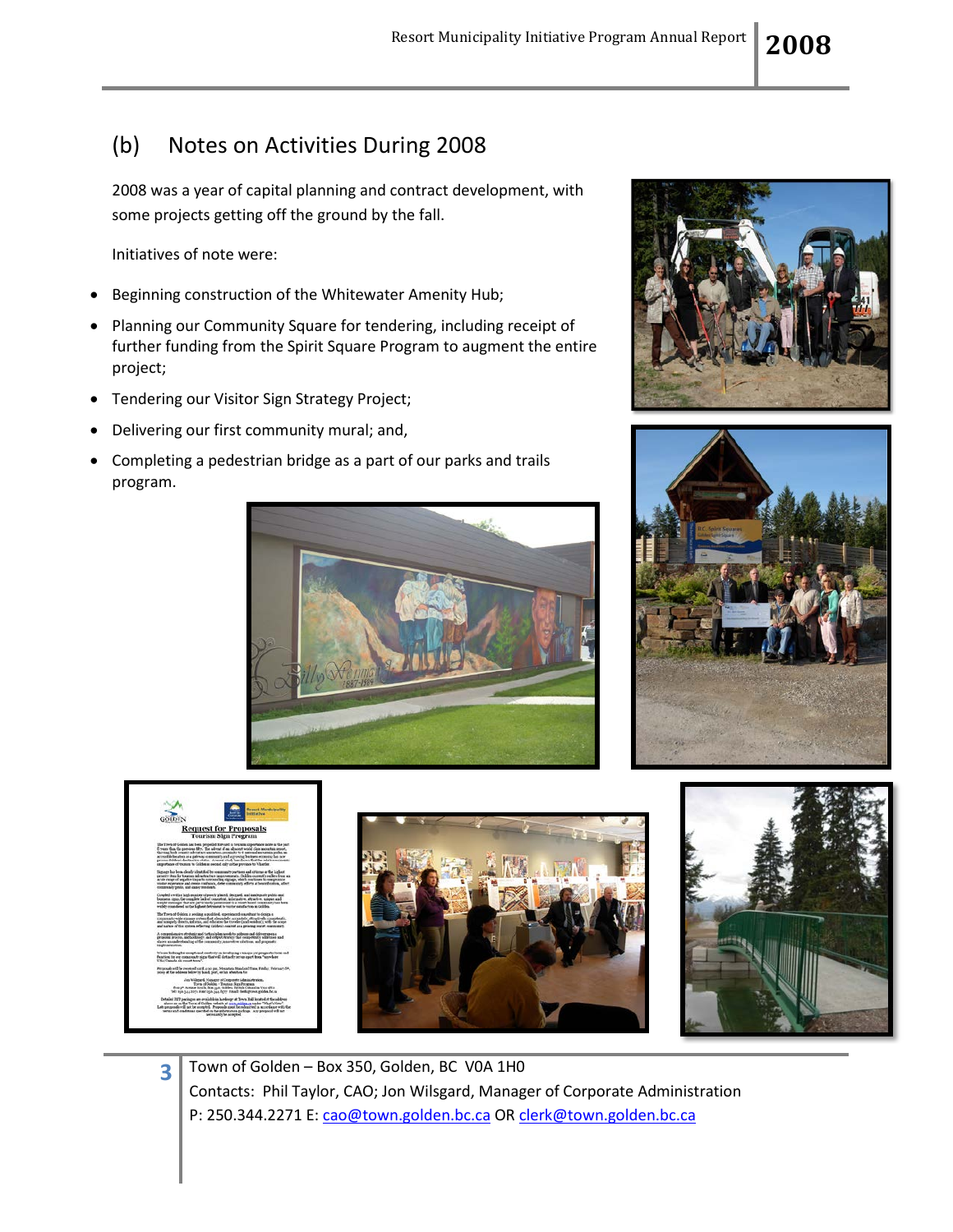| Program                                | 2007          |           | 2008          |                 | 2009          | 2011<br>2010  |               | <b>TOTALS</b> |             |
|----------------------------------------|---------------|-----------|---------------|-----------------|---------------|---------------|---------------|---------------|-------------|
| <b>Prior Year Adjustment</b>           | <b>Budget</b> | Actual    | <b>Budget</b> | Actual<br>\$501 | <b>Budget</b> | <b>Budget</b> | <b>Budget</b> | <b>Budget</b> | Actual      |
| Signage Strategy                       | \$150,000     | \$6,959   | \$60,000      | \$413           | \$100,000     | \$75,000      | \$45,000      | \$430,000     | \$7,372     |
| <b>Visitor Amenity Hubs</b>            | \$25,000      | \$0       | \$210,000     | \$192,583       | \$250,000     |               |               | \$485,000     | \$194,111   |
| <b>Community Square</b>                | \$30,000      | \$0       | \$220,000     | \$39,706        | \$380,000     |               |               | \$630,000     | \$39,706    |
| Creative Class<br>Expressions          | \$5,000       | \$3,317   | \$65,000      | \$0             | \$35,000      | \$35,000      | \$35,000      | \$175,000     | \$3,317     |
| <b>Winter Camping</b><br>Opportunities | \$0           | \$0       | \$15,000      | \$0             | \$200,000     |               |               | \$215,000     | 0           |
| Greenspaces and<br>Paths               | \$35,000      | \$14,019  | \$100,000     | \$34,742        | \$60,000      | \$60,000      | \$60,000      | \$315,000     | \$48,828    |
| <b>Total Expenditures</b>              | \$245,000     | \$24,295  | \$670,000     | \$267,444       | \$1,025,000   | \$170,000     | \$140,000     | 2,250,000     | 298,335     |
| <b>Total Revenue</b>                   | \$300,000     | \$789,173 | \$487,500     | \$682,515       | \$487,500     | \$487,500     | \$487,500     | \$2,250,000   | \$1,471,687 |
| Investment Income                      | 0.00          | \$16,437  | \$0           | \$37,637        |               |               |               | \$0           | \$54,075    |
| Year End Cash Position                 | \$55,000      | \$781,315 | \$182,500     | \$1,234,524     | $-$537,500$   | \$317,500     | \$347,500     | \$0           |             |

# 2. Five Year Capital Expenditure Program

The Capital Expenditure Program continues to deviate from the originally submitted plan for the Resort Municipality Initiative. This can be largely attributed to the following reasons:

- The procurement (RFP) process for a suitable company to undertake our Visitor Sign Strategy was delayed as the selection committee insisted upon a second issuance in order to better test the market from both a capacity and pricing perspective. A suitable candidate was not recruited until early 2009 as a result of a process lasting nearly 5 months.
- The Community Square Project required more extensive and lengthy local public consultation than originally anticipated, and the services of a world-wide expert in plaza design were retained to aid in overall design. Technical and schematic design proceeded over the winter for tendering early in 2009.
- The Whitewater Amenity Hub experienced delays in design finalization and decisions for technological features, and supply problems hindered the first phase of foundation construction.
- The CPR Bridge Mural Project was delayed by a lack of engagement by the railway including requisite design approvals by corporate engineers. By late fall, it was obvious that any action would not be possible until the spring of 2009.

| $\frac{1}{4}$ Town of Golden - Box 350, Golden, BC V0A 1H0                    |
|-------------------------------------------------------------------------------|
| Contacts: Phil Taylor, CAO; Jon Wilsgard, Manager of Corporate Administration |
| P: 250.344.2271 E: cao@town.golden.bc.ca OR clerk@town.golden.bc.ca           |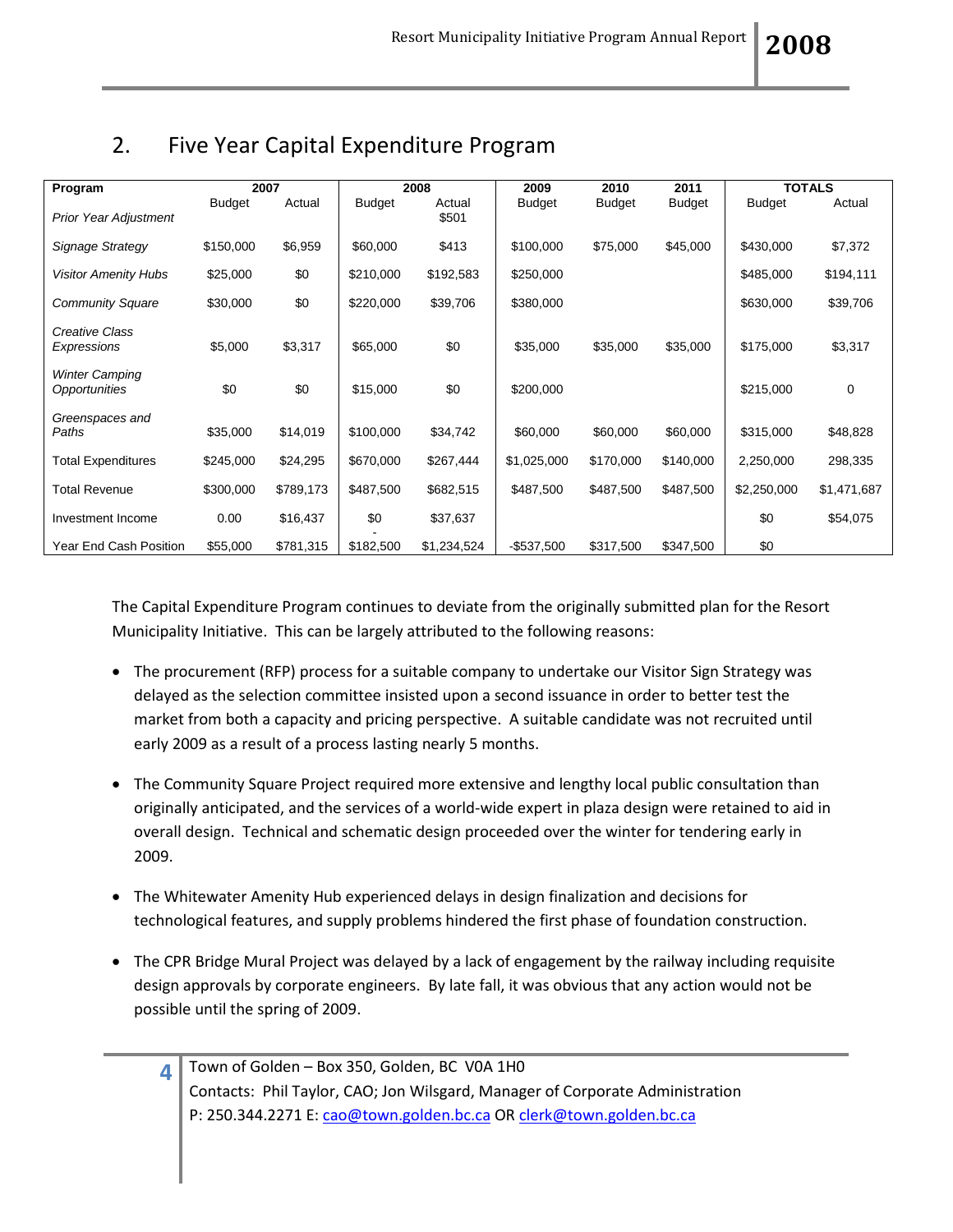#### **2009 Outlook**

Expenditures for 2009 are anticipated to be significantly higher than planned – likely over \$1.2 million – as projects move into full construction phase. As of June  $30<sup>th</sup>$ , 2009 the following is underway:

- The *Visitor Sign Program Strategy* is moving forward with two full stakeholder meetings having been held. Design concepts are in circulation and a comprehensive framework for type and placement is now in the detailed planning phase.
- The *Community Square* has undergone replacement and augmentation of its underground utilities and a new parking area has been completed. Legal agreements for land acquisition and public lease are

being created, and a detailed surface works tender package is under development. Moving beyond a simple plaza, the community square concept will target a 20 year design change period for a large part of the downtown area, resulting not only in a hub for human interaction and cultural performance but also creating architectural and articulated interest in a much expanded area surrounding it.

• The *Whitewater Amenity Hub* will be complete by mid-summer, and could well qualify as the smallest LEED Platinum building in Canada. finished conceptual and engineered design and construction will begin by late summer. A combination of factors including a larger budget, the Province's urging for more green communities, garnering long term cost







effectiveness, and the value in introducing new, green technology to industry and the public has resulted in a showcase facility for tourists and the region. The new building utilizes geothermal heating, solar water heating, LED lighting, water conservation features, innovative material cladding (including UNBC developed "beetlecrete" made of concrete and pine beetle wood") and serves a larger amenity function with a general store, campground registration facility, and year round washrooms.

**5** Town of Golden – Box 350, Golden, BC V0A 1H0 Contacts: Phil Taylor, CAO; Jon Wilsgard, Manager of Corporate Administration P: 250.344.2271 E[: cao@town.golden.bc.ca](mailto:cao@town.golden.bc.ca) O[R clerk@town.golden.bc.ca](mailto:clerk@town.golden.bc.ca)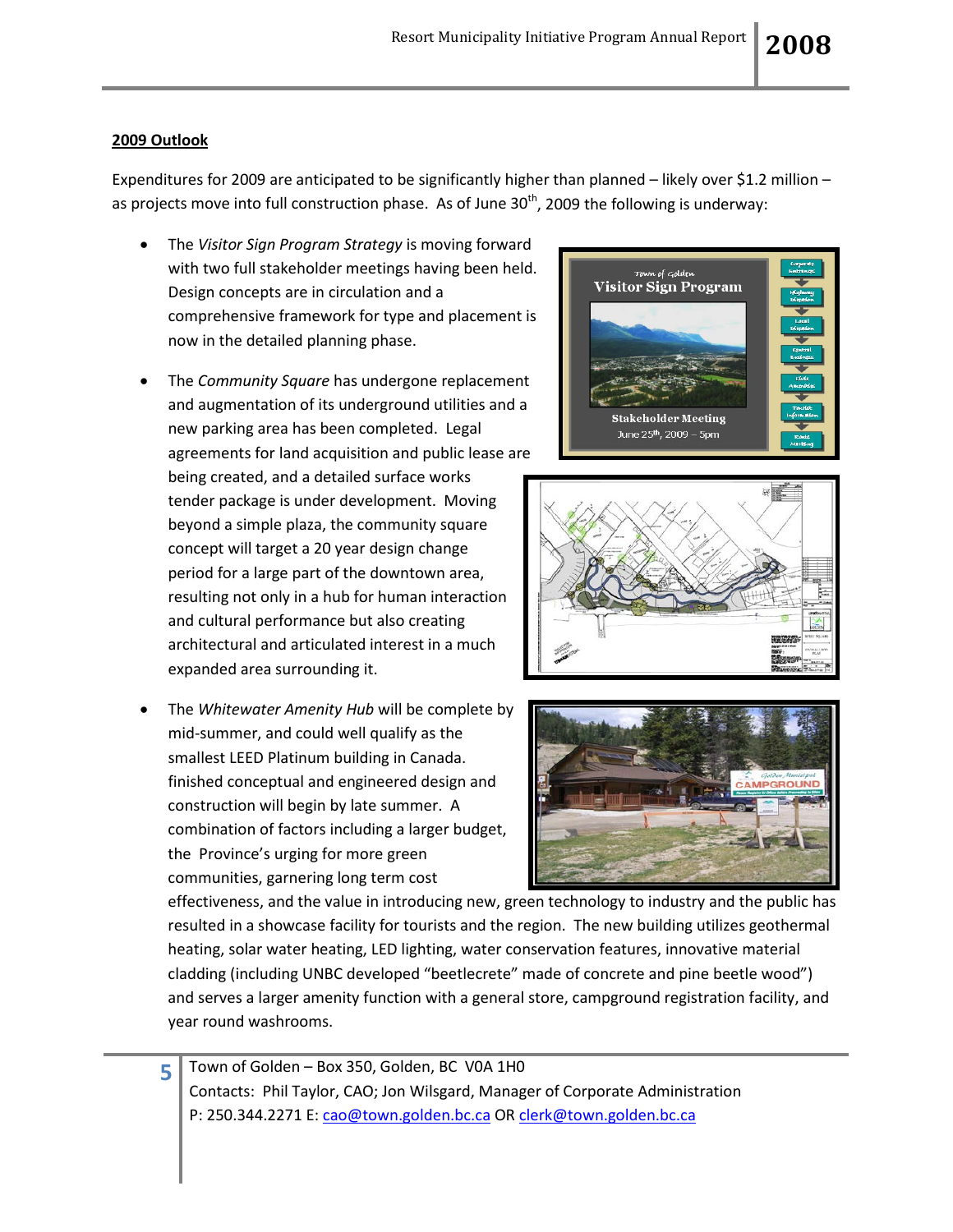- One side of the CPR Bridge has been clad in metal plates to deter graffiti artists from accessing the bridge. Assuming railway engagement in assisting with safety details, sandblasting and more plate installations are anticipated throughout the year.
- Much of the winter camping development requirements has been absorbed within the construction of the Whitewater Amenity Hub, expanded in size to house the main electrical switching centre for the eventual high powered sites.

## 3. Annual Outcomes Report

# (a) Status of Baseline Data and Measurement Tools

A more detailed analysis of the relative availability and usefulness of the measurement tools proposed to be utilized to measure program success revealed the need for several changes. While a good portion of baseline data was acquired to serve as a benchmark for the next several years, some data sets were not available until this year.

Additionally, some data sets will remain unavailable largely due to Golden's small size – BC Stats simply does not conduct data inventory for areas so small. This was the case particularly in measuring the overall increase in local employment by sector wherein statistics are based only upon the national census, thereby leaving a 5 year gap between these national initiatives. Having said this, a comparison of these figures between the data provided by the 2006 census and the eventual 2011 census may be interesting.

Annual municipal campground statistics have been added as a metric in anticipation of a noticeable increase in annual occupancy rates; a result of a change in management style and the addition of facilities through this program.

BC Assessment has now provided an annual data set based upon the assessment value of certain developments within the community in the outcomes analysis report. We feel this will provide a confident measurement of program success, from a qualified source. Having said this, with the assessment rates frozen at 2007 levels, a meaningful analysis may not be practical until a review of the 2009 and 2010 calendar years.

**6** Town of Golden – Box 350, Golden, BC V0A 1H0 Contacts: Phil Taylor, CAO; Jon Wilsgard, Manager of Corporate Administration P: 250.344.2271 E[: cao@town.golden.bc.ca](mailto:cao@town.golden.bc.ca) O[R clerk@town.golden.bc.ca](mailto:clerk@town.golden.bc.ca)